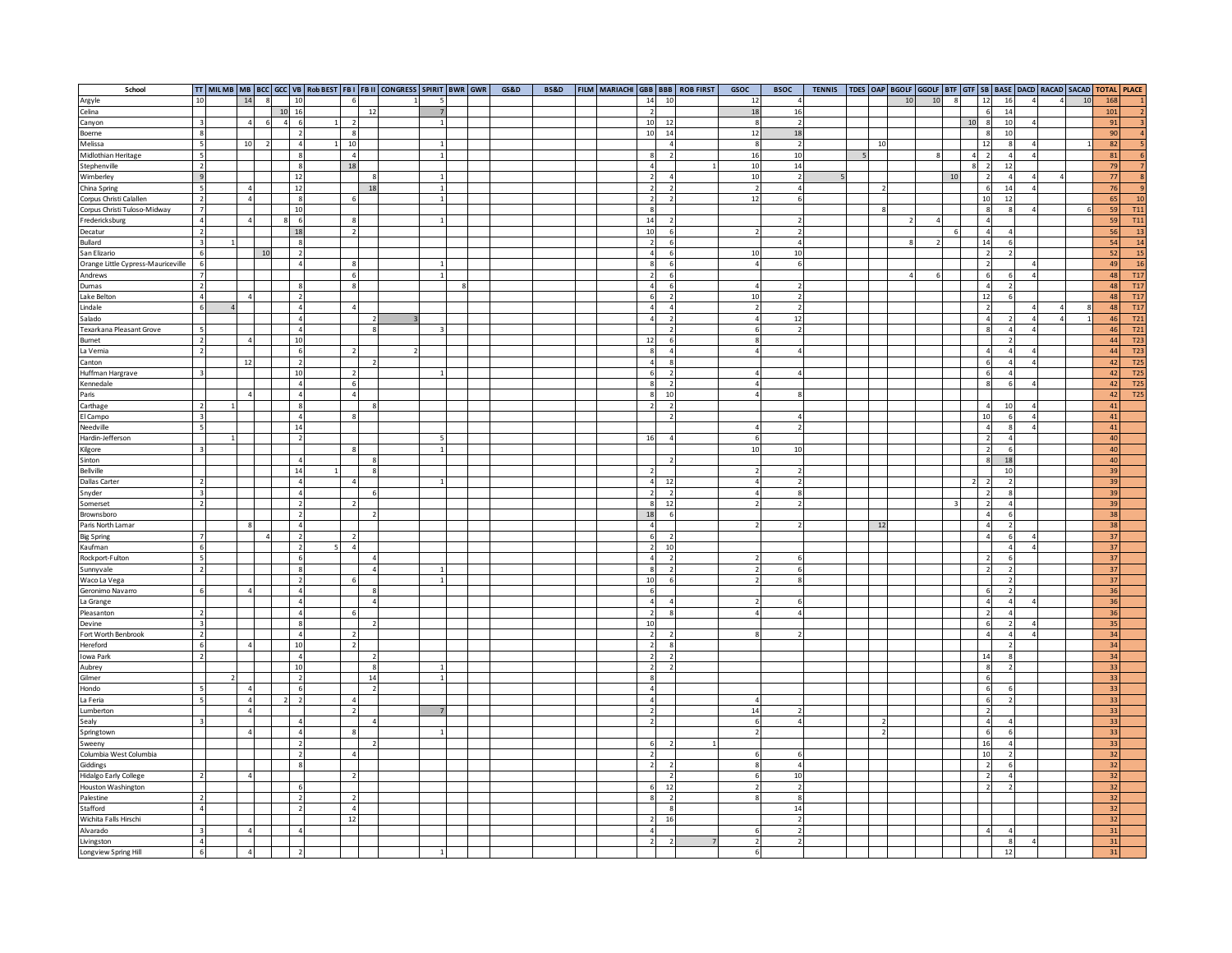| School                         |                           |  |  |                          |                          |                          | TT MILMB MB BCC GCC VB Rob BEST FBI FBII CONGRESS SPIRIT BWR GWR |  | GS&D | <b>BS&amp;D</b> | FILM MARIACHI GBB BBB ROB FIRST |                          | GSOC          | <b>BSOC</b> | <b>TENNIS</b> |  |  |  |                                             | TDES OAP BGOLF GGOLF BTF GTF SB BASE DACD RACAD SACAD TOTAL PLACE |            |  |
|--------------------------------|---------------------------|--|--|--------------------------|--------------------------|--------------------------|------------------------------------------------------------------|--|------|-----------------|---------------------------------|--------------------------|---------------|-------------|---------------|--|--|--|---------------------------------------------|-------------------------------------------------------------------|------------|--|
| Midland Greenwood              | $\overline{z}$            |  |  | 6                        |                          |                          |                                                                  |  |      |                 | $\overline{a}$                  | $\Delta$                 |               |             |               |  |  |  |                                             |                                                                   | 31         |  |
| <b>Tyler Chapel Hill</b>       |                           |  |  |                          | 10                       |                          |                                                                  |  |      |                 | $\overline{2}$                  | $\overline{A}$           | $\Delta$      | 10          |               |  |  |  |                                             |                                                                   | 31         |  |
| El Paso Riverside              | $\overline{2}$            |  |  |                          | 8                        |                          |                                                                  |  |      |                 | $\overline{2}$                  |                          |               |             |               |  |  |  | $\overline{4}$                              |                                                                   | 30         |  |
| Navasota                       | $\overline{2}$            |  |  |                          |                          |                          |                                                                  |  |      |                 | $\overline{4}$                  | 6                        |               |             |               |  |  |  | $\overline{4}$                              |                                                                   | 30         |  |
| Oak Cliff Faith Family         |                           |  |  |                          |                          |                          |                                                                  |  |      |                 | $\overline{4}$                  | 18                       |               |             |               |  |  |  |                                             |                                                                   | 30         |  |
| Pampa                          |                           |  |  | 6                        | $\overline{2}$           |                          |                                                                  |  |      |                 | $\overline{2}$                  |                          |               |             |               |  |  |  | 6                                           |                                                                   | 30         |  |
| Burkburnett                    | $\overline{a}$            |  |  | $\overline{\phantom{a}}$ |                          |                          |                                                                  |  |      |                 | $\overline{a}$                  | $\overline{4}$           | 4             |             |               |  |  |  | $\overline{a}$                              |                                                                   | 29         |  |
| Glen Rose                      |                           |  |  |                          |                          | -6                       |                                                                  |  |      |                 |                                 |                          |               |             |               |  |  |  |                                             |                                                                   |            |  |
|                                |                           |  |  | $\overline{4}$           |                          |                          |                                                                  |  |      |                 | $6\overline{6}$                 | $\overline{2}$           |               |             |               |  |  |  |                                             |                                                                   | 29         |  |
| Seminole                       |                           |  |  | $\overline{4}$           |                          | $\mathcal{L}$            |                                                                  |  |      |                 | 10                              | $\overline{4}$           |               |             |               |  |  |  |                                             |                                                                   | 29         |  |
| Silsbee                        |                           |  |  |                          |                          | $\overline{\phantom{a}}$ |                                                                  |  |      |                 | $\boldsymbol{8}$                | 14                       |               |             |               |  |  |  |                                             |                                                                   | 29         |  |
| Brownwood                      | $\overline{2}$            |  |  | $\overline{4}$           | $\overline{z}$           |                          |                                                                  |  |      |                 | $\overline{2}$                  | $\overline{4}$           |               |             |               |  |  |  |                                             |                                                                   | 28         |  |
| Liberty                        |                           |  |  | $\overline{2}$           |                          |                          |                                                                  |  |      |                 | $\overline{2}$                  |                          |               |             |               |  |  |  | 18                                          |                                                                   | 28         |  |
| Van                            | $\mathbf{R}$              |  |  | 10                       |                          | $\Omega$                 |                                                                  |  |      |                 | $\overline{2}$                  |                          |               |             |               |  |  |  |                                             |                                                                   | 28         |  |
| Alice                          | $\overline{2}$            |  |  | $\overline{4}$           |                          |                          |                                                                  |  |      |                 |                                 | $\mathfrak{p}$           |               |             |               |  |  |  | 6                                           |                                                                   | 27         |  |
| Monahans                       | $\overline{\mathbf{3}}$   |  |  | $\overline{4}$           |                          |                          |                                                                  |  |      |                 | $\mathcal{P}$                   | $\mathfrak{p}$           |               |             |               |  |  |  | 10                                          |                                                                   | 27         |  |
| Austin Johnson                 |                           |  |  |                          | 14                       |                          |                                                                  |  |      |                 | $\overline{2}$                  | 10                       |               |             |               |  |  |  |                                             |                                                                   | 26         |  |
| Godley                         | $\overline{\mathbf{3}}$   |  |  | $\overline{4}$           |                          | $\mathcal{P}$            |                                                                  |  |      |                 | $\overline{2}$                  | $\overline{2}$           |               |             |               |  |  |  | 6                                           |                                                                   | 26         |  |
| Graham                         |                           |  |  | $\overline{4}$           |                          | 6                        |                                                                  |  |      |                 | 6                               |                          |               |             |               |  |  |  | $\mathcal{L}$                               |                                                                   | 26         |  |
| Sanger                         |                           |  |  | 6 6                      |                          | $\overline{2}$           |                                                                  |  |      |                 | 10                              |                          |               |             |               |  |  |  | $\overline{2}$                              |                                                                   | 26         |  |
| Anna                           | $\overline{7}$            |  |  |                          |                          |                          |                                                                  |  |      |                 |                                 |                          |               |             |               |  |  |  |                                             |                                                                   | 25         |  |
| Bridgeport                     |                           |  |  |                          |                          | $\mathcal{D}$            |                                                                  |  |      |                 | 6                               |                          | っ             |             |               |  |  |  |                                             |                                                                   | 24         |  |
| Henderson                      |                           |  |  | $\overline{\phantom{a}}$ |                          |                          |                                                                  |  |      |                 | $\overline{2}$                  |                          | $10\,$        |             |               |  |  |  | $\overline{2}$                              |                                                                   | 24         |  |
| Madisonville                   | $\overline{4}$            |  |  | $\overline{4}$           |                          | $\overline{2}$           |                                                                  |  |      |                 | $\overline{a}$                  | $\Lambda$                |               |             |               |  |  |  | $\overline{2}$                              |                                                                   | 24         |  |
| North Dallas                   | $\overline{2}$            |  |  | $\overline{\phantom{a}}$ | $\overline{\phantom{a}}$ |                          |                                                                  |  |      |                 | $\overline{2}$                  |                          |               |             |               |  |  |  | $\overline{4}$                              |                                                                   | 24         |  |
| <b>Bridge City</b>             |                           |  |  | 8                        |                          |                          |                                                                  |  |      |                 |                                 |                          |               |             |               |  |  |  | $\boldsymbol{8}$                            |                                                                   | 23         |  |
| Center                         | $\boldsymbol{\mathsf{R}}$ |  |  | $\overline{2}$           |                          |                          |                                                                  |  |      |                 |                                 | 8                        |               |             |               |  |  |  |                                             |                                                                   | 23         |  |
| Cuero                          |                           |  |  | $\overline{\phantom{a}}$ |                          | 12                       |                                                                  |  |      |                 | $\overline{2}$                  | $\overline{2}$           |               |             |               |  |  |  | $\overline{z}$                              |                                                                   | 23         |  |
| Lampasas                       | $\mathbf{R}$              |  |  |                          |                          |                          |                                                                  |  |      |                 | $\overline{2}$                  | 6                        |               |             |               |  |  |  | $\overline{4}$                              |                                                                   | 23         |  |
| Taylor                         |                           |  |  |                          |                          |                          |                                                                  |  |      |                 |                                 |                          |               | 10          |               |  |  |  | $\mathbf{R}$                                |                                                                   | 23         |  |
|                                |                           |  |  |                          |                          |                          |                                                                  |  |      |                 | $\mathcal{L}$                   | $\overline{\phantom{a}}$ |               |             |               |  |  |  |                                             |                                                                   | 22         |  |
| Carrizo Springs                |                           |  |  | $\mathcal{L}$            |                          |                          |                                                                  |  |      |                 | 4 <sup>1</sup>                  | $\overline{2}$           |               |             |               |  |  |  | $\overline{2}$                              |                                                                   | 22         |  |
| Carrollton Ranchview           |                           |  |  |                          |                          |                          |                                                                  |  |      |                 |                                 |                          |               |             |               |  |  |  |                                             |                                                                   |            |  |
| Corpus Christi Miller          | $\overline{\phantom{a}}$  |  |  |                          | $\Delta$                 |                          |                                                                  |  |      |                 | $\overline{2}$                  | 10                       |               |             |               |  |  |  |                                             |                                                                   | 22         |  |
| Crystal City                   | $\overline{\phantom{a}}$  |  |  |                          |                          |                          |                                                                  |  |      |                 | $6 \overline{6}$                | $\mathbf{r}$             |               |             |               |  |  |  | $\mathcal{L}$                               |                                                                   | 22         |  |
| Dallas Lincoln                 | $\overline{2}$            |  |  |                          | $\overline{2}$           |                          |                                                                  |  |      |                 | 12                              |                          |               |             |               |  |  |  |                                             |                                                                   | 22         |  |
| Hamshire-Fannett               | $\overline{7}$            |  |  |                          |                          | Δ                        |                                                                  |  |      |                 |                                 |                          |               |             |               |  |  |  | $\Delta$                                    |                                                                   | 22         |  |
| Hudson                         | $\overline{2}$            |  |  |                          |                          |                          |                                                                  |  |      |                 | $\mathcal{L}$                   | $\mathcal{P}$            |               |             |               |  |  |  | $\overline{2}$                              |                                                                   | 22         |  |
| Lubbock Estacado               |                           |  |  |                          |                          | $\Delta$                 |                                                                  |  |      |                 | $\overline{2}$                  | $\boldsymbol{8}$         |               |             |               |  |  |  |                                             |                                                                   | 22         |  |
| Port Lavaca Calhoun            | $\overline{2}$            |  |  | $\overline{4}$           | $\overline{4}$           |                          |                                                                  |  |      |                 |                                 |                          |               |             |               |  |  |  | $\overline{2}$                              |                                                                   | 22         |  |
| Uvalde                         | 6                         |  |  |                          |                          |                          |                                                                  |  |      |                 | $\mathcal{L}$                   | $\overline{4}$           |               |             |               |  |  |  | $\overline{2}$                              |                                                                   | 22         |  |
| <b>Waco Connally</b>           |                           |  |  |                          |                          | $\overline{\phantom{a}}$ |                                                                  |  |      |                 | 4                               | 10                       |               |             |               |  |  |  | 6                                           |                                                                   | 22         |  |
| Clint                          | $\overline{\mathbf{3}}$   |  |  | $\overline{\phantom{a}}$ | $\overline{4}$           |                          |                                                                  |  |      |                 | $\mathcal{L}$                   |                          |               |             |               |  |  |  | $\overline{2}$                              |                                                                   | 21         |  |
| Comal Canyon Lake              |                           |  |  |                          | $\overline{\phantom{a}}$ |                          |                                                                  |  |      |                 |                                 |                          |               |             |               |  |  |  | $\overline{2}$                              |                                                                   | 21         |  |
| Farmersville                   | $\overline{2}$            |  |  | $\mathbf{R}$             |                          |                          |                                                                  |  |      |                 |                                 |                          |               |             |               |  |  |  | 6                                           |                                                                   | 21         |  |
| Jasper                         |                           |  |  |                          |                          | $\overline{a}$           |                                                                  |  |      |                 | $\overline{2}$                  |                          |               |             |               |  |  |  | $\bf 8$                                     |                                                                   | 21         |  |
| Mabank                         |                           |  |  | $\overline{2}$           |                          |                          |                                                                  |  |      |                 | $\overline{2}$                  | $\mathcal{P}$            |               |             |               |  |  |  | $\boldsymbol{8}$                            |                                                                   | 21         |  |
| Van Alstyne                    |                           |  |  |                          |                          | $\overline{4}$           |                                                                  |  |      |                 | $\overline{2}$                  | 8                        |               |             |               |  |  |  |                                             |                                                                   | 21         |  |
| Caddo Mills                    |                           |  |  | $\overline{4}$           |                          | $\overline{4}$           |                                                                  |  |      |                 | $\overline{a}$                  |                          |               |             |               |  |  |  | $\mathcal{L}$                               |                                                                   | 20         |  |
| Krum                           |                           |  |  | -6                       |                          |                          |                                                                  |  |      |                 | 6                               | $\overline{2}$           |               |             |               |  |  |  |                                             |                                                                   | 20         |  |
| River Oaks Castleberry         |                           |  |  |                          |                          |                          |                                                                  |  |      |                 |                                 | $\overline{2}$           |               | 12          |               |  |  |  |                                             |                                                                   | 20         |  |
| Waxahachie Life                |                           |  |  |                          |                          |                          |                                                                  |  |      |                 |                                 | $\Delta$                 |               |             |               |  |  |  |                                             |                                                                   | 20         |  |
| Raymondville                   |                           |  |  |                          |                          |                          |                                                                  |  |      |                 | $\mathcal{L}$                   | $\epsilon$               |               |             |               |  |  |  | $\mathcal{L}$                               |                                                                   | 19         |  |
| Rio Hondo                      |                           |  |  | $\Delta$                 |                          |                          |                                                                  |  |      |                 | 6                               | 6                        |               |             |               |  |  |  |                                             |                                                                   | 19         |  |
| Clint Mountain View            |                           |  |  | $\overline{A}$           | $\overline{\phantom{a}}$ |                          |                                                                  |  |      |                 | 6                               | $\mathcal{P}$            |               |             |               |  |  |  |                                             |                                                                   | 18         |  |
| <b>Dallas Hutchins</b>         |                           |  |  |                          | $\overline{\phantom{a}}$ |                          |                                                                  |  |      |                 |                                 |                          |               |             |               |  |  |  |                                             |                                                                   | 18         |  |
| Fort Worth Diamond Hill-Jarvis | $\overline{2}$            |  |  |                          |                          |                          |                                                                  |  |      |                 | $\overline{2}$                  |                          |               |             |               |  |  |  | $\overline{2}$                              |                                                                   | 18         |  |
| Freeport Brazosport            |                           |  |  |                          | $\overline{4}$           |                          |                                                                  |  |      |                 |                                 | 4                        | 4             |             |               |  |  |  |                                             |                                                                   | 18         |  |
| Houston Furr                   | $\overline{2}$            |  |  |                          | $\overline{2}$           |                          |                                                                  |  |      |                 |                                 | $\Delta$                 | $\mathcal{D}$ |             |               |  |  |  | $\overline{2}$                              |                                                                   |            |  |
| Kingsville King                |                           |  |  |                          |                          |                          |                                                                  |  |      |                 |                                 |                          |               |             |               |  |  |  | $\overline{a}$                              |                                                                   | 18         |  |
|                                | $\overline{2}$            |  |  |                          |                          |                          |                                                                  |  |      |                 |                                 | 10                       |               |             |               |  |  |  |                                             |                                                                   | ${\bf 18}$ |  |
| Levelland                      |                           |  |  | $\overline{\phantom{a}}$ |                          |                          |                                                                  |  |      |                 |                                 | $\overline{z}$           |               |             |               |  |  |  |                                             |                                                                   | 18         |  |
| Nevada Community               |                           |  |  |                          |                          |                          |                                                                  |  |      |                 |                                 | $\mathfrak{p}$           |               | 10          |               |  |  |  |                                             |                                                                   | 18         |  |
| Orangefield                    |                           |  |  | $\overline{\phantom{a}}$ |                          | $\overline{2}$           |                                                                  |  |      |                 | $\mathcal{P}$                   | $\mathfrak{p}$           |               |             |               |  |  |  | 10                                          |                                                                   | 18         |  |
| Rusk                           |                           |  |  | $\overline{4}$           |                          | $\overline{4}$           |                                                                  |  |      |                 |                                 |                          |               |             |               |  |  |  | $\overline{z}$<br>$\boldsymbol{\mathsf{R}}$ |                                                                   | 18         |  |
| <b>Bay City</b>                |                           |  |  |                          |                          |                          |                                                                  |  |      |                 | $\overline{2}$                  |                          | 12            |             |               |  |  |  |                                             |                                                                   | 17         |  |
| Comal Davenport                |                           |  |  |                          |                          |                          |                                                                  |  |      |                 | $\overline{2}$                  |                          |               |             |               |  |  |  |                                             |                                                                   | 17         |  |
| Fort Worth Western Hills       | $\overline{3}$            |  |  | $\overline{\phantom{a}}$ |                          |                          |                                                                  |  |      |                 |                                 |                          |               |             |               |  |  |  | $\mathcal{L}$                               |                                                                   | 17         |  |
| Gatesville                     | $\overline{a}$            |  |  | $\overline{\phantom{a}}$ |                          | ∍                        |                                                                  |  |      |                 |                                 | $\mathcal{L}$            |               |             |               |  |  |  | $\overline{2}$                              |                                                                   | $17\,$     |  |
| Vernon                         | 8                         |  |  | $\overline{\phantom{a}}$ |                          |                          |                                                                  |  |      |                 |                                 | $\mathcal{P}$            |               |             |               |  |  |  |                                             |                                                                   | 17         |  |
| Vidor                          | $\overline{2}$            |  |  | $\overline{2}$           | $\Delta$                 |                          |                                                                  |  |      |                 |                                 |                          | $\Delta$      |             |               |  |  |  |                                             |                                                                   | 17         |  |
| Dallas Pinkston                | $\overline{4}$            |  |  |                          |                          |                          |                                                                  |  |      |                 |                                 |                          |               |             |               |  |  |  |                                             |                                                                   | 16         |  |
| Fort Worth Dunbar              |                           |  |  |                          |                          |                          |                                                                  |  |      |                 |                                 |                          |               |             |               |  |  |  |                                             |                                                                   | 16         |  |